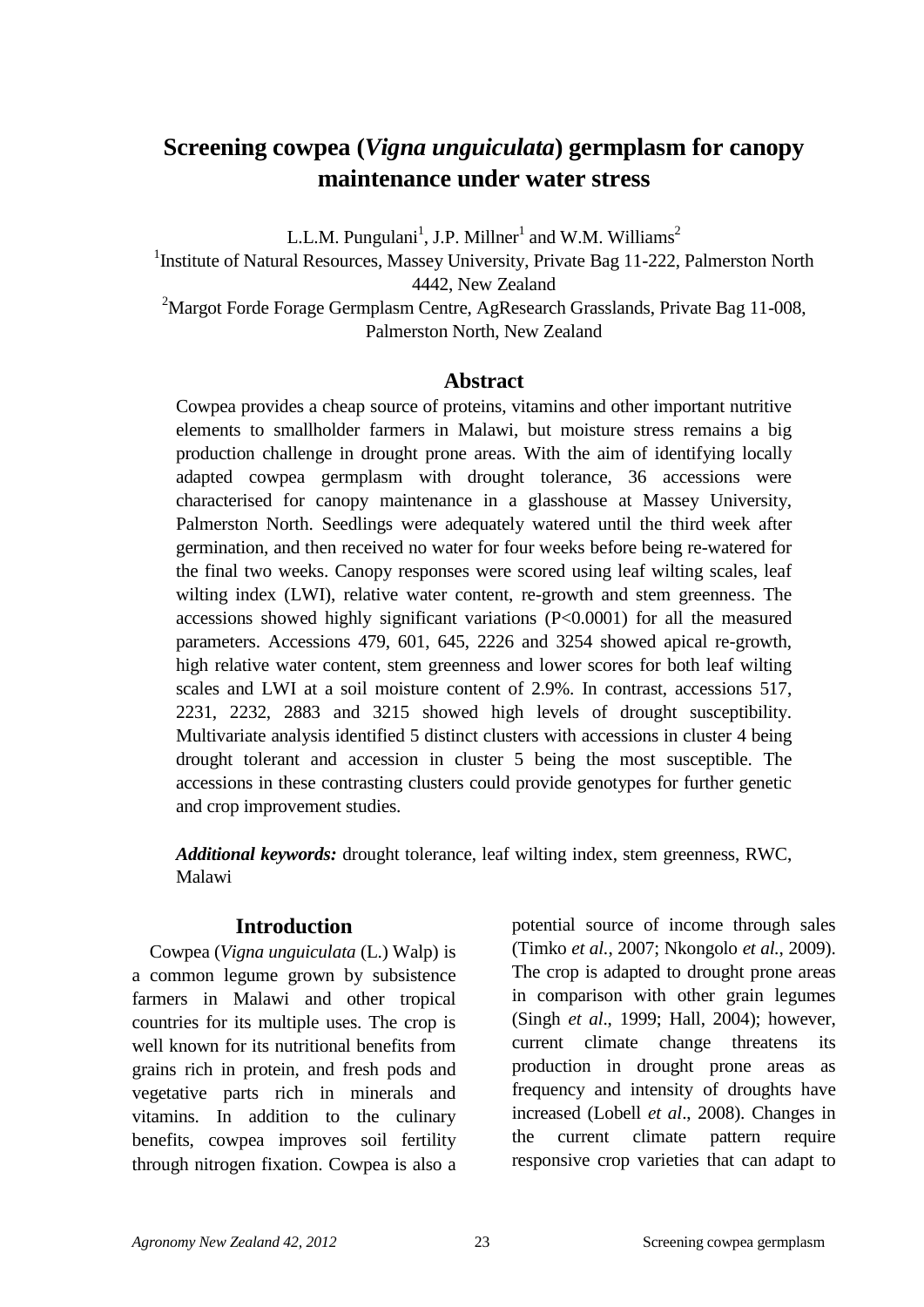reduced water availability. Such varieties will be developed through systematic evaluation of locally adapted genotypes that have been selected by farmers for their desirable attributes like yield, taste and both biotic and abiotic stresses (Burke *et al*., 2009).

Cowpea drought tolerance can be explored through either canopy or root characteristics due to their direct influence on water loss through transpiration or water absorption from the soil. For instance, drought tolerant cowpea genotypes have been identified through pot evaluation, wooden boxes, pin boards and field evaluation (Watanabe *et al*., 1997; Mai-Kodomi *et al*., 1999; Matsui and Singh, 2003; Muchero *et al*., 2008; Agbicodo, 2009). Although research work on drought tolerance has been conducted elsewhere using different methods, limited information exists on drought tolerance in locally adapted cowpea germplasm from Malawi. In this research, cowpea germplasm from Malawi was evaluated for drought tolerance using canopy maintenance. The results will contribute to a cowpea breeding programme.

# **Materials and Methods**

Thirty six cowpea genotypes randomly selected from the Malawi Plant Genetic Resources Centre were evaluated in the glasshouse at the Plant Growth Unit (PGU),

(40° 23" 5" S, 175° 36" 50" E) Massey University, Palmerston North, New Zealand. These genotypes are local landraces collected from farmers in Malawi. The experiment was laid out in a randomised complete block design (RCBD) with genotypes (accessions) as treatments replicated four times. Four healthy looking seeds were planted in 10 litre pots and the seedlings were thinned to two plants per pot after eight days. Each pot was filled with growth media which was prepared by mixing 100 litres of pot mix with 150g of short term release fertiliser (3-4 months) and 150g of Dolomite. Moisture stress was applied as described by Muchero *et al*. (2008). The plants were watered to field capacity (moisture content 30%) until the first trifoliate leaves were fully expanded (three weeks after germination) and then water was withdrawn for four weeks for drought response measurements. After a period of stress, plants were re-watered twice a week for two weeks. During the period of stress, day and night temperatures were maintained at 22-27°C and 15-19°C respectively. The soil moisture content during the water stress was monitored at 20cm depth using a Time Domain Reflectrometer (TDR) twice weekly.

In total fourteen variables were recorded after stressing the plants to assess drought tolerance of the 36 accessions as described in Table 1.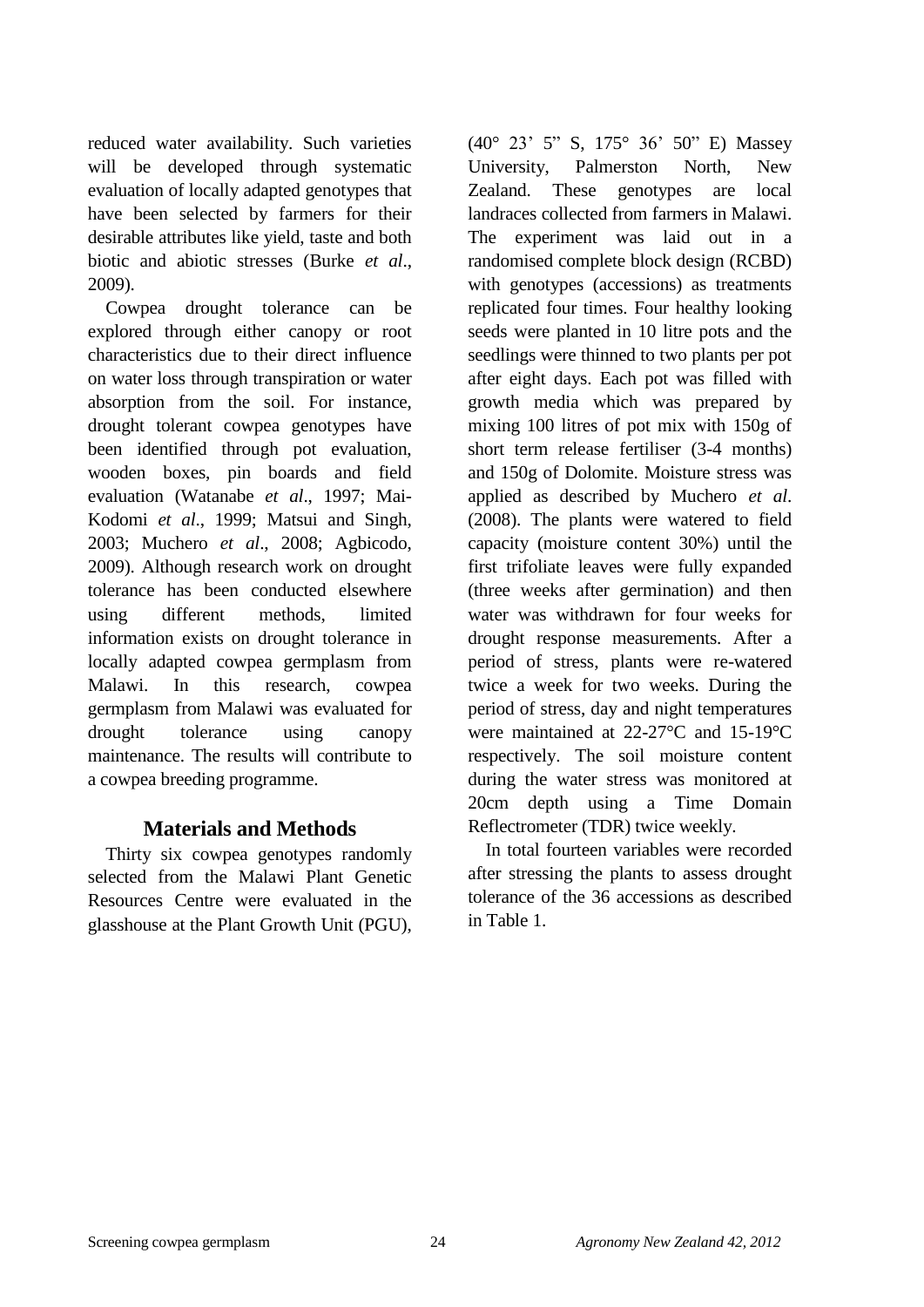| Description                                                                |
|----------------------------------------------------------------------------|
| Leaf wilting index after the first week of stress                          |
| Leaf wilting index after the second week of stress                         |
| Leaf wilting index after the third week of stress                          |
| Leaf wilting index after the fourth week of stress                         |
| International Board on Plant Genetic Resources scale after the second week |
| International Board on Plant Genetic Resources scale after the third week  |
| International Board on Plant Genetic Resources scale after the fourth week |
| Mai-Kodomi et al. (1999) scale after the second week                       |
| Mai-Kodomi et al. (1999) scale after the third week                        |
| Mai-Kodomi et al. (1999) scale after the fourth week                       |
| Relative water content after the second week                               |
| Relative water content after the fourth week                               |
| Stem greenness after 2 weeks of re-watering                                |
| Resumption of growth after 2 weeks of re-watering                          |
|                                                                            |

**Table 1:** Variables used to categorise the drought tolerance of the 36 cowpea accessions assessed.

Leaf Wilting Index (LWI) was calculated using the ratio of leaves showing wilting signs and total number of leaves per plant. Two different wilting scales were used in assessing wilting in cowpeas. International Board on Plant Genetic Resources currently known as Bioversity International developed a 1-9 scale where 1 represents normal and 9 dead and dry plants under moisture stress (IBPGR, 1983). Mai-Kodomi *et al*. (1999) used a 1-5 scale with 1 representing green turgid leaves and 5 completely dead plants. Stem greenness was scored using a scale of 1-5 where 1 was brown and 5 completely green. Re-growth was scored using three categories as; 1 with no recovery, 3 recovery from axillary buds and 5 recovery from the apical stem. Relative Water Content (RWC) was calculated on new fully expanded leaflets after the second and fourth weeks of stress. Leaves were cut at the base of lamina, and weighed for fresh weight (FW). After soaking leaves for 24 hours, leaves were weighed for turgid weight (TW). After TW measurement, leaves were dried with tissue

paper and then oven dried at 70°C for 72 hours followed by dry weight (DW) measurements. RWC was calculated as follows:

$$
RWC = \frac{FW - DW}{TW - DW}
$$

Data was analysed by analysis of variance using the General Linear Model (GLM) procedure in SAS (version 9.2, SAS Inc., North Carolina, USA). Mean separation was done using the least significant difference (LSD) at P<0.05. Means for all variables were calculated and standardized for cluster analysis in Minitab 16 statistical package (Minitab, Inc., Pennsylvania, USA) to group the accessions according to their similarities. Standardization was done to minimize the dominance of variables with higher numerical values. The standardization was implemented by subtracting the mean of each variable from each individual entry and dividing each value with a standard deviation so that variance is zero and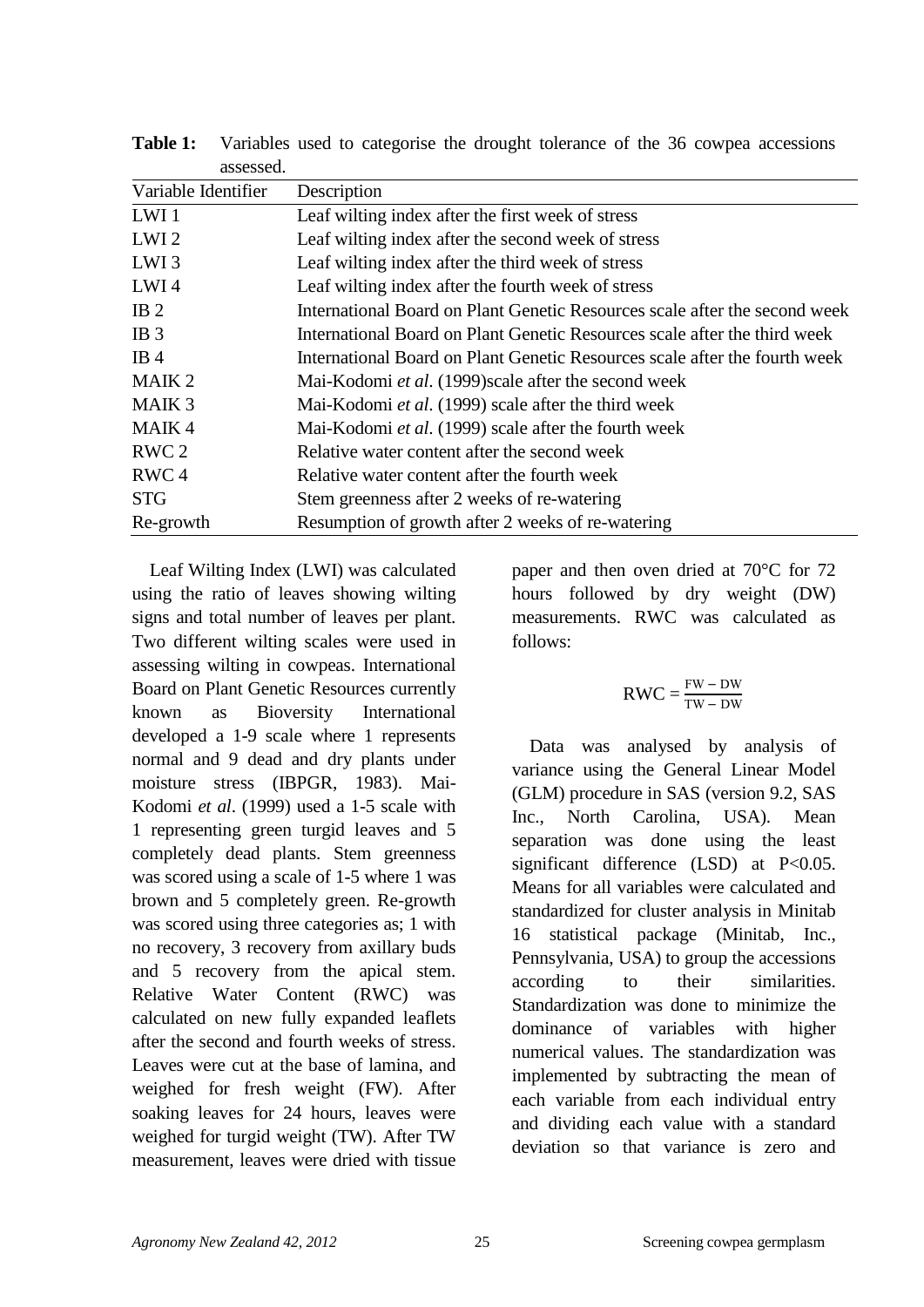standard deviation is one (Endresen, 2010). Euclidean distances and ward linkage were used in the cluster analysis (Jeffers, 1967).

#### **Results**

Volumetric soil water content at 20cm depth showed no significant differences between genotypes. The initial average soil moisture content was 26.2% and the final

was 2.9% representing field capacity and the driest moisture content respectively (Figure 1).

Analysis of variance showed highly significant variation (P<0.0001) for all the variables measured. The variation was clearer with the advancement of moisture stress (Table 2).



Figure 1: Variation in volumetric moisture content of the growth media during the water stress period.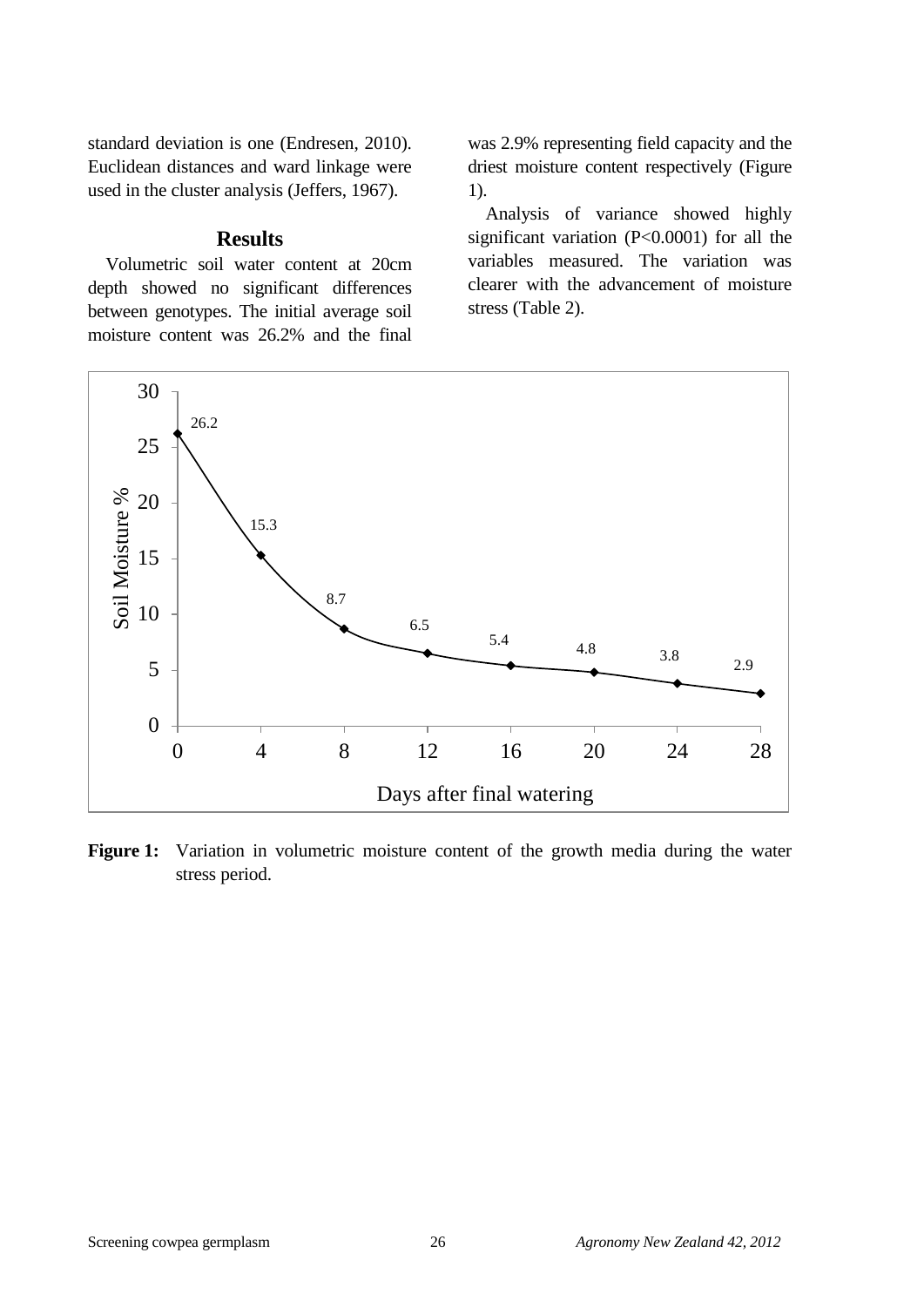**Table 2:** Variation among 36 cowpea accessions for leaf wilting and relative leaf water content during four the weeks of water stress, and re-growth and stem greenness after two weeks of re-watering.

|         | $\overline{\phantom{0}}$ | $\mathbf{\sim}$ | $\omega$          |      | $\mathbf{\Omega}$<br>$\mathbf{\Omega}$ | $\omega$<br>$\mathbf{\Omega}$ | $\approx$ | $\mathbf{\sim}$ | $\sim$ |     | org<br>Φ<br>$\sim$ |      | $\mathbf{\sim}$ | 4<br>RWC |
|---------|--------------------------|-----------------|-------------------|------|----------------------------------------|-------------------------------|-----------|-----------------|--------|-----|--------------------|------|-----------------|----------|
| Mean    | 0.09                     |                 | $0.25 \quad 0.50$ | 0.78 | 2.82                                   | 3.1                           | 4.8       | 1.6             | 2.0    | 2.7 | 2.2                | 2.87 | $0.69$ 0.39     |          |
| Minimum | 0.00                     | 0.00            | 0.00              | 0.23 | 1.00                                   | 1.0                           | 1.2       | 1.0             | 1.0    | 1.2 | 1.0                | 1.00 | $0.55$ 0.20     |          |
| Maximum | 0.72                     | 0.77            | 0.89              | 1.00 | 6.00                                   | 7.0                           | 7.5       | 3.7             | 4.0    | 4.0 | 5.0                | 0.57 | 0.81            | 0.57     |
| P-value | ***                      | ***             | ***               | ***  | ***                                    | ***                           | ***       | ***             | ***    | *** | ***                | ***  | ***             | ***      |

Note: all the variables measured are unitless because they are either ratios or scales (refer to methodology for details).

Cluster analysis assigned the 36 accessions into five significantly different (P<0.0001) clusters (Figure 2; Tables 3 and 4). Each cluster showed particular attributes regarding response to moisture stress. Clusters 3 and 4 showed similar pattern of variables (sign) towards each cluster (Table 4). However, clusters 4 with five accessions was characterised by low LWI and wilting scales but with high values of regrowth,

RWC2, RWC4 and stem greenness. In contrast to clusters 3 and 4, clusters 1 and 5 showed similar pattern of variables towards each cluster. Cluster 5 displayed high values of LWI and wilting scales but low values of regrowth, RWC2, RWC4 and stem greenness. Cluster 2 displayed its own pattern of characteristics with reference to factor (variable) loadings (Table 4).

**Table 3:** Means and standard deviations for five clusters based on variables measured during moisture stress and after re-watering periods averaged over the accessions in each cluster.

|                  | uusiu .            |                    |                    |                   |       |                           |
|------------------|--------------------|--------------------|--------------------|-------------------|-------|---------------------------|
| Variable         | Cluster 1          | Cluster 2          | Cluster 3          | Cluster 4         |       | Cluster 5 Pooled Std Dev. |
| LWI <sub>1</sub> | $0.16 \pm 0.08b$   | $0.02 \pm 0.02c$   | $0.03 \pm 0.7c$    | $0.00 \pm 0.00c$  | 0.72a | 0.08                      |
| LWI <sub>2</sub> | $0.34 \pm 0.08b$   | $0.21 \pm 0.06c$   | $0.14 \pm 0.12$ cd | $0.05 \pm 0.07d$  | 0.77a | 0.06                      |
| LWI <sub>3</sub> | $0.57 \pm 0.07$ b  | $0.57 \pm 0.09$    | $0.33 \pm 0.07c$   | $0.17 \pm 0.14c$  | 0.89a | 0.09                      |
| LWI4             | $0.86 \pm 0.08a$   | $0.85 \pm 0.05$ a  | $0.70 \pm 0.08b$   | $0.43 \pm 0.13c$  | 1.00a | 0.08                      |
| IB <sub>2</sub>  | $3.40\pm0.24b$     | $2.71 \pm 0.23c$   | $2.38 \pm 0.32$ cd | $2.00 \pm 0.61$ d | 6.00a | 0.32                      |
| IB <sub>3</sub>  | $4.11 \pm 0.44$    | $2.67 \pm 0.62c$   | $2.50 \pm 0.71c$   | $1.30 \pm 0.45d$  | 7.00a | 0.54                      |
| IB4              | $5.25 \pm 0.98$ ab | $5.46 \pm 0.47$ b  | $4.31 \pm 1.24$    | $1.90 \pm 0.45c$  | 7.50a | 0.81                      |
| MAIK 2           | $1.98 \pm 0.21$ b  | $1.42 \pm 0.17c$   | $1.28 \pm 0.24$ cd | $1.10\pm0.14d$    | 3.75a | 0.19                      |
| MAIK 3           | $2.43 \pm 0.21$    | $1.85 \pm 0.23c$   | $1.56 \pm 0.47$ cd | $1.20 \pm 0.27$ d | 4.00a | 0.26                      |
| MAIK4            | $2.89 \pm 0.38$ ab | $3.02 \pm 0.25$ ab | $2.50\pm0.35b$     | $1.55 \pm 0.33c$  | 4.00a | 0.33                      |
| Re-growth        | $1.57 \pm 0.63c$   | $1.94 \pm 0.36c$   | $2.88 \pm 0.97$ b  | $4.65 \pm 0.22a$  | 1.00c | 0.55                      |
| RWC <sub>2</sub> | $0.67 \pm 0.04c$   | $0.68 \pm 0.03$ bc | $0.72 \pm 0.05$ ab | $0.77 \pm 0.03a$  | 0.55d | 0.03                      |
| RWC <sub>4</sub> | $0.36 \pm 0.07$ b  | $0.35 \pm 0.04$ bc | $0.48 \pm 0.05a$   | $0.53 \pm 0.03a$  | 0.20c | 0.05                      |
| STG              | $2.38 \pm 0.66$ bc | $2.63 \pm 0.25$ bc | $3.25 \pm 0.57$ b  | $4.73 \pm 0.10a$  | 1.88c | 0.49                      |

Means with the same letter are not significantly different based on the Tukey procedure at a 95% confidence interval.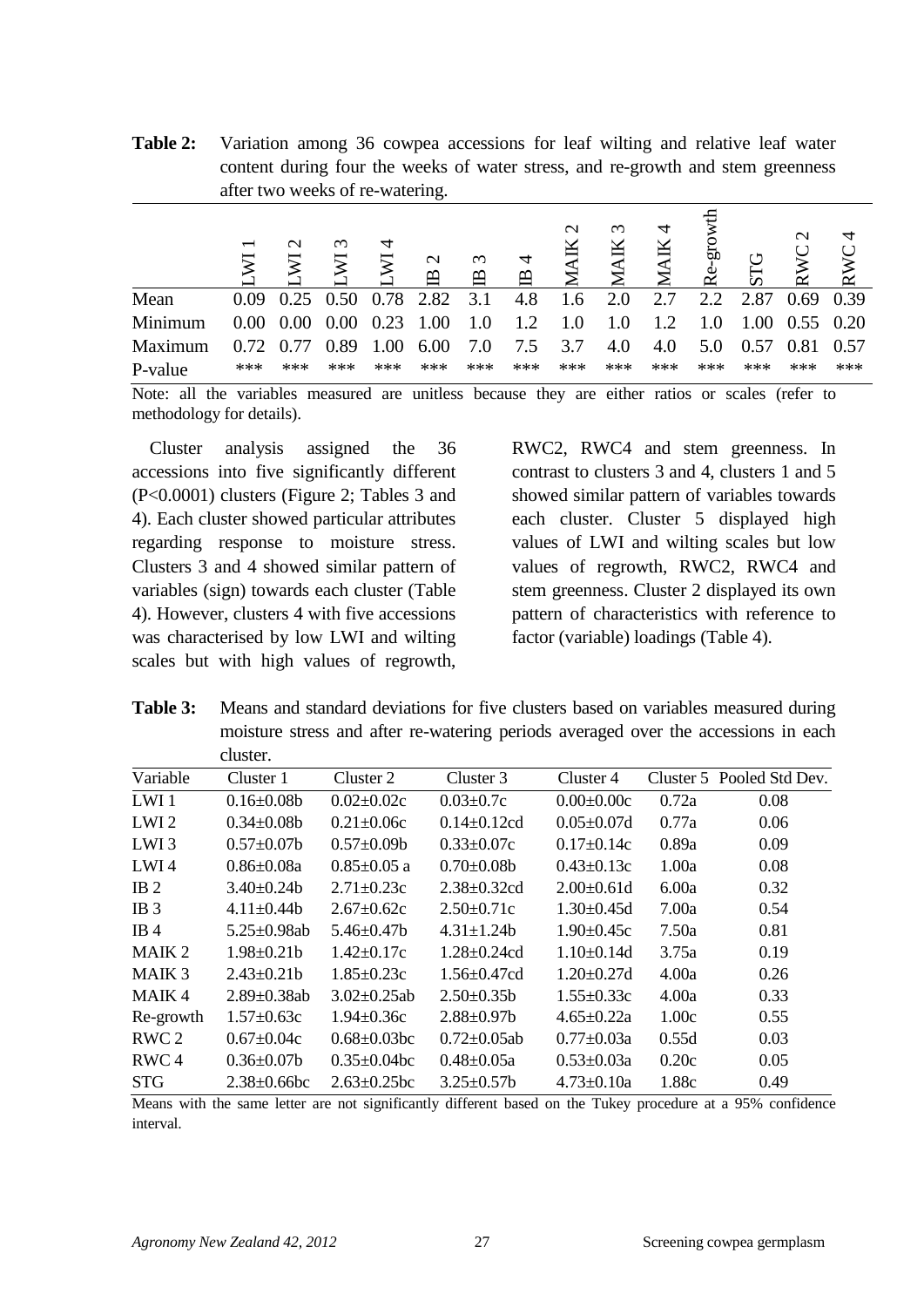

**Figure 2:** Dendrogram showing relationships among 36 accessions based on 14 drought response variables using Eclidean distance and Ward linkage analysis.

| Controllibri of the incasticul variables towards clustering of the 30 accessions. |                      |          |           |                      |  |  |
|-----------------------------------------------------------------------------------|----------------------|----------|-----------|----------------------|--|--|
| Cluster1                                                                          | Cluster <sub>2</sub> | Cluster3 | Cluster 4 | Cluster <sub>5</sub> |  |  |
| 0.47                                                                              | $-0.53$              | $-0.40$  | $-0.64$   | 4.51                 |  |  |
| 0.60                                                                              | $-0.22$              | $-0.71$  | $-1.26$   | 3.39                 |  |  |
| 0.41                                                                              | 0.37                 | $-0.88$  | $-1.76$   | 2.10                 |  |  |
| 0.43                                                                              | 0.41                 | $-0.48$  | $-2.04$   | 1.26                 |  |  |
| 0.59                                                                              | $-0.29$              | $-0.71$  | $-1.18$   | 3.88                 |  |  |
| 0.75                                                                              | $-0.37$              | $-0.49$  | $-1.42$   | 3.00                 |  |  |
| 0.29                                                                              | 0.43                 | $-0.33$  | $-1.94$   | 1.79                 |  |  |
| 0.59                                                                              | $-0.40$              | $-0.67$  | $-0.99$   | 4.21                 |  |  |
| 0.68                                                                              | $-0.26$              | $-0.74$  | $-1.34$   | 3.28                 |  |  |
| 0.27                                                                              | 0.48                 | $-0.38$  | $-1.94$   | 1.68                 |  |  |
| $-0.57$<br>Re-growth                                                              | $-0.26$              | 0.53     | 2.03      | $-1.06$              |  |  |
| $-0.40$                                                                           | $-0.20$              | 0.72     | 1.53      | $-2.56$              |  |  |
| $-0.31$                                                                           | $-0.45$              | 0.97     | 1.60      | $-2.13$              |  |  |
| $-0.53$                                                                           | $-0.27$              | 0.41     | 2.00      | $-1.07$              |  |  |
|                                                                                   |                      |          |           |                      |  |  |

|  | <b>Table 4:</b> Contribution of the measured variables towards clustering of the 36 accessions. |  |  |  |
|--|-------------------------------------------------------------------------------------------------|--|--|--|
|--|-------------------------------------------------------------------------------------------------|--|--|--|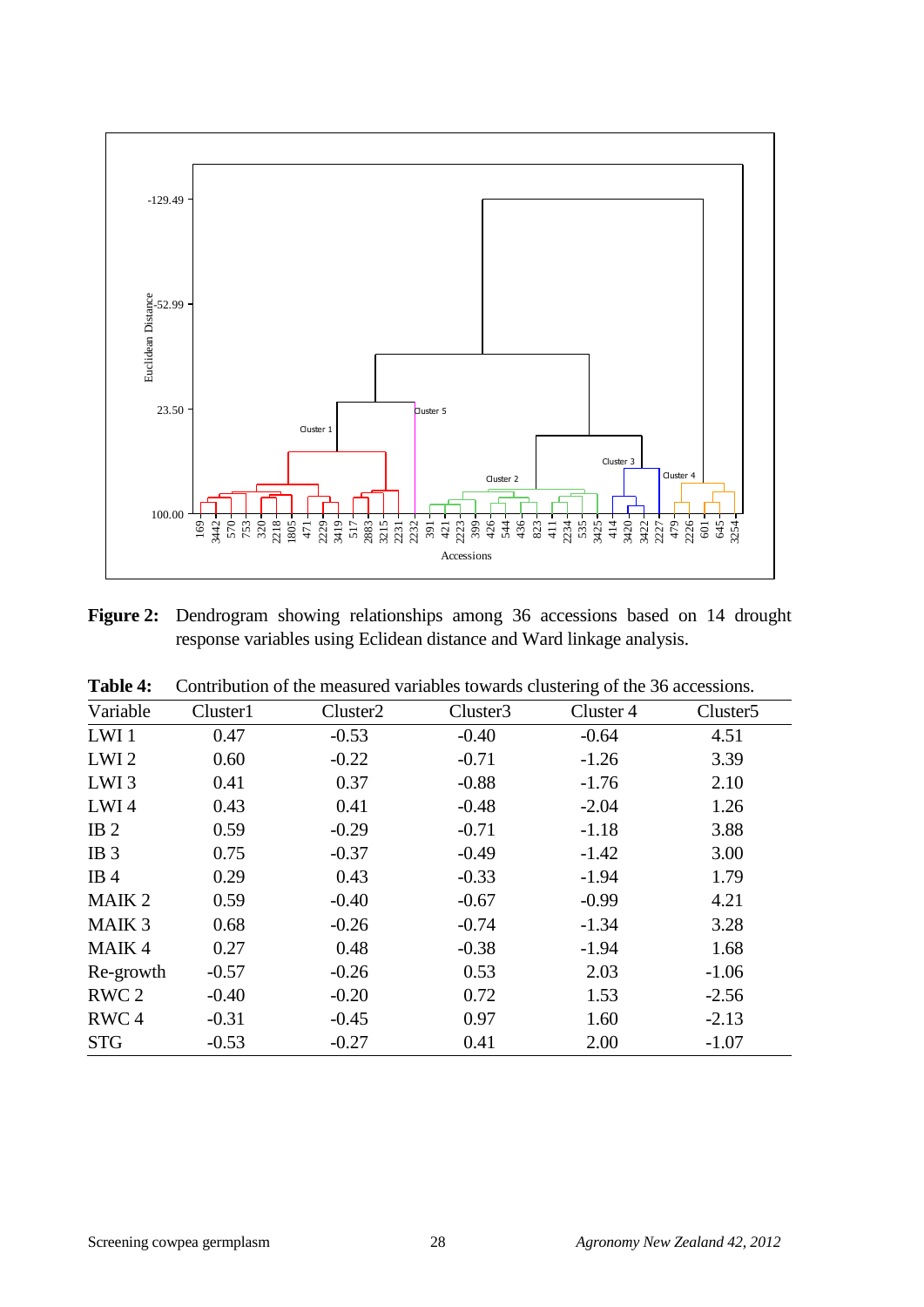# **Discussion**

Moisture content of 2.9% after four weeks of no water created sufficiently severe stress for the identification of tolerant and susceptible genotypes. Accessions 479, 601, 645, 2226 and 3254 of cluster 4 maintained high RWC, stem greenness, re-growth from apical buds, lower LWI and lower scores for wilting scales. This suggests that these accessions can survive under drought conditions. In contrast, at the same moisture content level, accessions 2232 (cluster 5), 517, 2231, 2883 and 3215 (part of cluster 1) did not survive indicating their susceptibility to drought. The 2.9% moisture content level for screening germplasm for drought tolerance is similar to that used in other studies. In a pot study on cowpeas, Watanabe *et al*. (1997) recommended 3% as the optimum moisture content for discriminating germplasm into tolerant and susceptible groups. Similarly, Abraham *et al*. (2004) studied drought tolerance of bluegrass and identified drought tolerant genotypes that survived at <3% moisture content after 35 days of water stress.

Wilting is the visible sign of drought stress in plants (Engelbrecht *et al*., 2007). Some accessions started wilting after the first week of stress by showing high values of LWI1 (Table 3). Accessions in clusters 1 and 5 showed high values of LWI and wilting scales in contrast to accessions in clusters 3 and 4. In other cowpea studies, (Mai-Kodomi *et al*., 1999; Muchero *et al*., 2008) wilting was observed after the first week of stress in drought susceptible genotypes which support our results. Sharma and Kumar (2008) identified stomata conductance, leaf water potential, and osmotic adjustment as key mechanisms preventing early wilting in cowpeas. Plants that do not close their stomata wilt within a

short period of stress as water is lost into the air at a faster rate creating water imbalance in plant tissues. This may have been the case for accessions 517, 2231, 2232, 2883 and 3215 that wilted in early periods of stress and consequently dried.

RWC is associated with maintenance of water in leaf tissues. Accessions in cluster 4 maintained RWC of 0.77 (Table 3) after being stressed for two weeks. Such high RWC under stress signifies the ability of the accessions to sustain metabolic processes for their survival. Under well watered conditions, cowpea can maintain leaf water contents between 0.88-0.91 (Lobato *et al*., 2008) a level which is comparable with accessions in cluster 4. Abraham *et al*. (2004), identified drought tolerant genotypes of bluegrass which were able to maintain a RWC of greater than 0.50 after 35 days of drought stress. Taiz and Zeiger (1998) reported that most plants maintain physiological processes at RWC>0.50. After four weeks of stress, accessions in cluster 4 preserved water well above 0.5 signifying their ability to maintain metabolic processes during extremely low moisture conditions. In contrast to accessions in cluster 4, early wilting accessions registered a RWC of between 0.20 and 0.32. RWC of 0.20-0.32 is low enough to cause physiological injury to most plant species. Kaiser (1987) reported that when RWC falls below 0.30 the chances of recovery are very low due to reduced photosynthetic capacity. Maintenance of high RWC in some genotypes may be attributed to their ability to minimise water loss from the leaves or extraction of water from the deep layers or dry soils (Oliver *et al*., 2010; Taiz and Zeiger, 2010). In this study, extraction of water from deep layers of soil was not possible as the plants were grown in 10 litre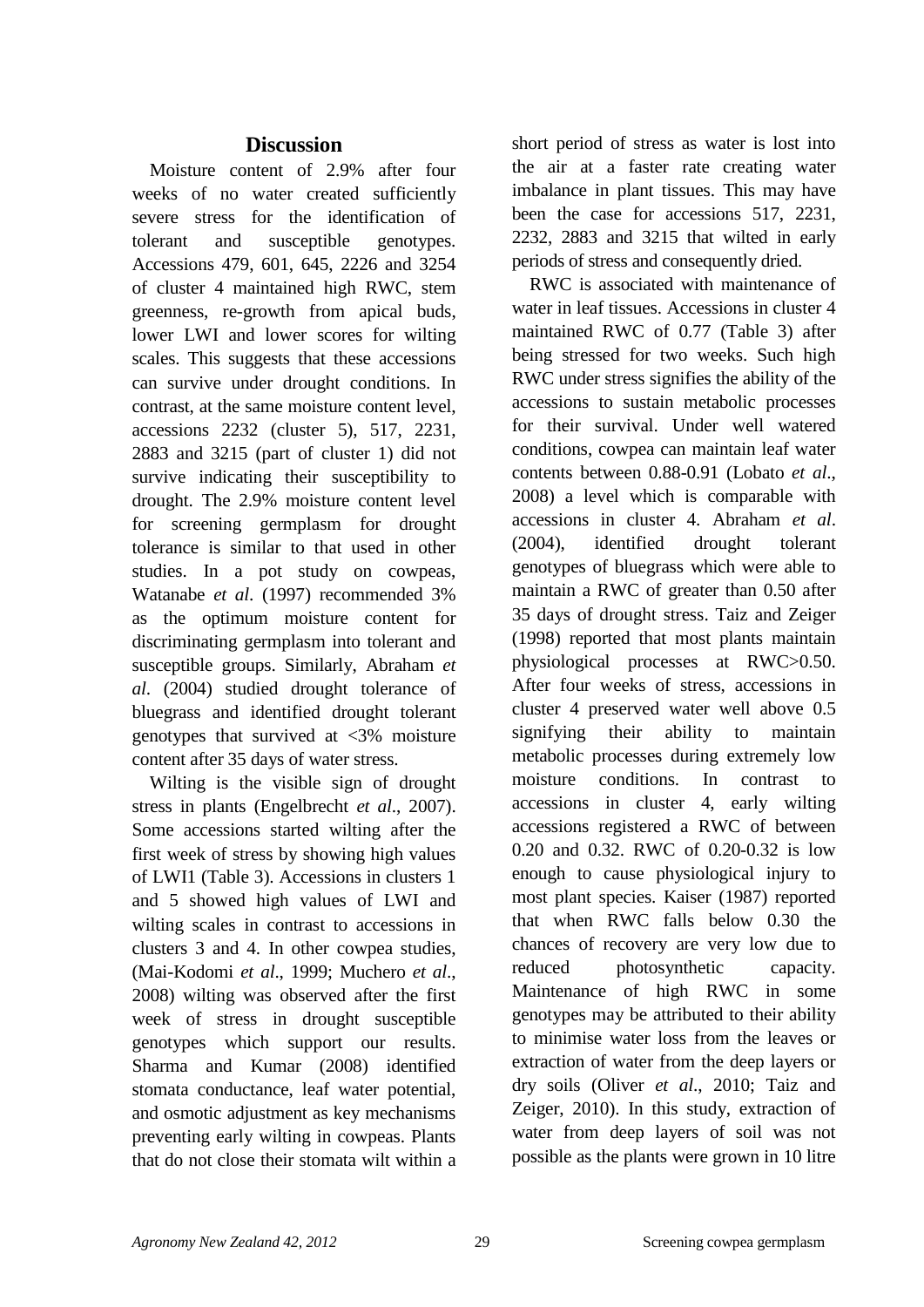pots. The maintenance of high RWC by some genotypes suggests that the moisture content after four weeks of stress was appropriate to screen cowpea for drought tolerance as there were clear differences due to either death or recovery of some accessions after re-watering for two weeks.

Cluster analysis provides useful information to breeders through visual presentation of different groupings (dendrograms) and it also explains the contribution of each variable towards different clusters (Mohammadi and Prasanna, 2003). Significance of each variable towards clustering is expressed by magnitude and sign of the particular variable against particular cluster (Table 4). The higher the absolute value, the more important a particular variable is towards a cluster. Positive and negative signs indicate whether the value of a particular variable is above or below average respectively (Hopke *et al*., 1976). In this study, five clusters were identified and further analysed to summarise their characteristics (Tables 3 and 4, Figure 2). Cluster 4 with five accessions exhibited drought tolerance characteristics. The most important variables which define cluster 4 in order of importance were LWI 4, re-growth, stem greenness, IB 4 and MAIK 4 (Table 4). The strong relationship of cluster 4 with LWI 4 and regrowth indicates the ability of the accessions to withstand water stress till the end of stress period, and recover after rewatering. A similar pattern of variable loadings (positive and negative signs) between clusters 4 and 3 could indicate moderate tolerance of accessions in cluster 3.

In contrast to cluster 4, cluster 5 exhibited drought susceptibility characteristics. Variables in order of importance describing cluster 5 are LWI 1, MAIK 2, IB 2, LWI 2 and MAIK 3 (Table 4). Cluster 5 can be described as early wilting since variables measured during early weeks of stress contributed significantly towards the cluster. These factors are associated with early wilting of leaves and the most important variable is LWI 1 which indicates that wilting started in the first week of stress. Similarities in the pattern of variable loadings between cluster 5 and 1 show that accessions in cluster 1 are moderately drought susceptible.

Cluster 2 followed its own unique pattern in terms of response to drought with reference to variable loadings (Table 4). One of the possible reasons for this unique response could be the availability of genotypic mixtures in the accessions belonging to this cluster. Landraces are characterised by within accession variability due to local seed exchanges and intercropping of crops by subsistence farmers (Thomas *et al*., 2011). Accessions in this group may have been collected as mixtures. The other possibility could be the presence of hybrids in the mixture due to natural crossing in the field before collection although cowpea is a predominantly self-pollinated crop (Timko *et al*., 2007).

# **Conclusions**

In conclusion, this study has revealed potential genotypes of cowpea for drought tolerance which could be included in the Malawi National Cowpea Improvement Program as part of climate change adaptation. Also, the results will help to strengthen on farm conservation of drought tolerant genotypes in areas where such genotypes were collected. Accessions 479, 601, 645, 2226 and 3254, have shown desirable attributes for maintenance of canopy at moisture level of 2.9% in contrast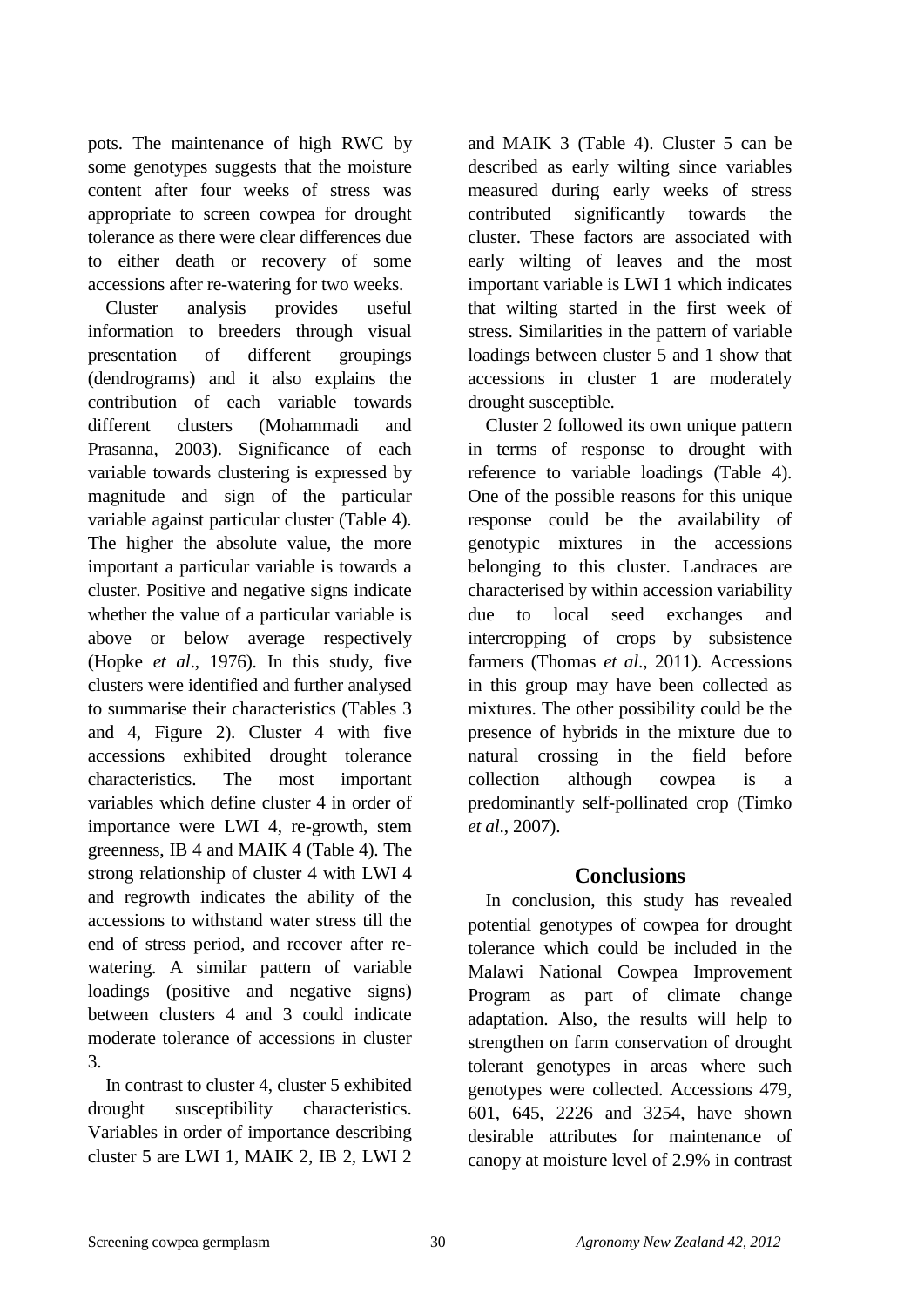with accessions 517, 2231, 2232, 2883 and 3215 which completely dried. Further work needs to be conducted to explore yield potentials and physiological mechanisms controlling canopy maintenance of the tolerant genotypes before genetic and crop improvement studies. This study has identified potential genotypes for drought tolerance based on canopy characteristics only, which limits application of the results in the absence of detailed root characteristics.

# **Acknowledgements**

The administrative and technical support provided by the staff of the Institute of Natural Resources at Massey University during execution of this research is acknowledged. New Zealand Aid for International Development in collaboration with the Malawi Government is thanked for awarding Lawrent Pungulani a Commonwealth scholarship to pursue this PhD research. This research could not be possible without permission from the Malawi Plant Genetic Resources Centre to use cowpea germplasm and the role played by the Margot Forde Germplasm Centre in facilitating biosecurity assessment of the cowpea germplasm.

# **References**

- Abraham, E.M., Huang, B., Bonos, S.A. and Meyer, W.A. 2004. Evaluation of drought resistance for texas bluegrass, kentucky bluegrass, and their hybrids. *Crop Science* 44: 1746-1753.
- Agbicodo, E.M. 2009. Genetic analysis of abiotic and biotic resistance in cowpea (*Vigna unguiculata (L.) Walp.).* PhD Thesis, Wageningen University, Wageningen. 175 pp.
- Burke, M.B., Lobell, D.B. and Guarino, L. 2009. Shifts in African crop climates by 2050 and the implications for crop improvement and genetic resources conservation. *Global Environmental Change* 19: 317-325.
- Endresen, D.T.F. 2010. Predictive association between trait data and ecogeographic data for Nordic barley landraces. *Crop Science* 50: 2418-2430.
- Engelbrecht, B.M.J., Tyree, M.T. and Kursar, T.A. 2007. Visual assessment of wilting as a measure of leaf water potential and seedling drought survival. *Journal of Tropical Ecology* 23: 497-500.
- IBPGR. 1983. Descriptors for cowpea. International Board for Plant Genetic Resorces Rome, Italy. 30pp.
- Hall, A.E. 2004. Breeding for adaptation to drought and heat in cowpeas. *European Journal of Agronomy* 21: 447-454.
- Hopke, P.K., Gladney, E.S., Gordon, G.E., Zoller, W.H., and Jones, A.G. 1976. The use of multivariate analysis to identify sources of selected elements in the Boston urban aerosol. *Atmospheric Environment* 10: 1015-1025.
- Jeffers, J.N.R. 1967. Two Case studies in the application of principal component analysis. *Journal of the Royal Statistical Society. Series C (Applied Statistics)* 16: 225-236.
- Kaiser, W.M. 1987. Effects of water deficit on photosynthetic capacity. *Physiologia Plantarum* 71: 142-149.
- Lobato, A., Neto, C.F.O., Costa, R., Santos Filho, B., Cruz, F. and Laughinghouse IV, H. D. 2008. Biochemical and physiological behavior of *Vigna unguiculata* (L.) Walp. under water stress during the vegetative phase. *Asian Journal of Plant Sciences* 7: 44-49.
- Lobell, D.B., Burke, M.B., Tebaldi, C., Mastrandrea, M.D., Falcon, W.P. and Naylor, R.L. 2008. Prioritizing climate